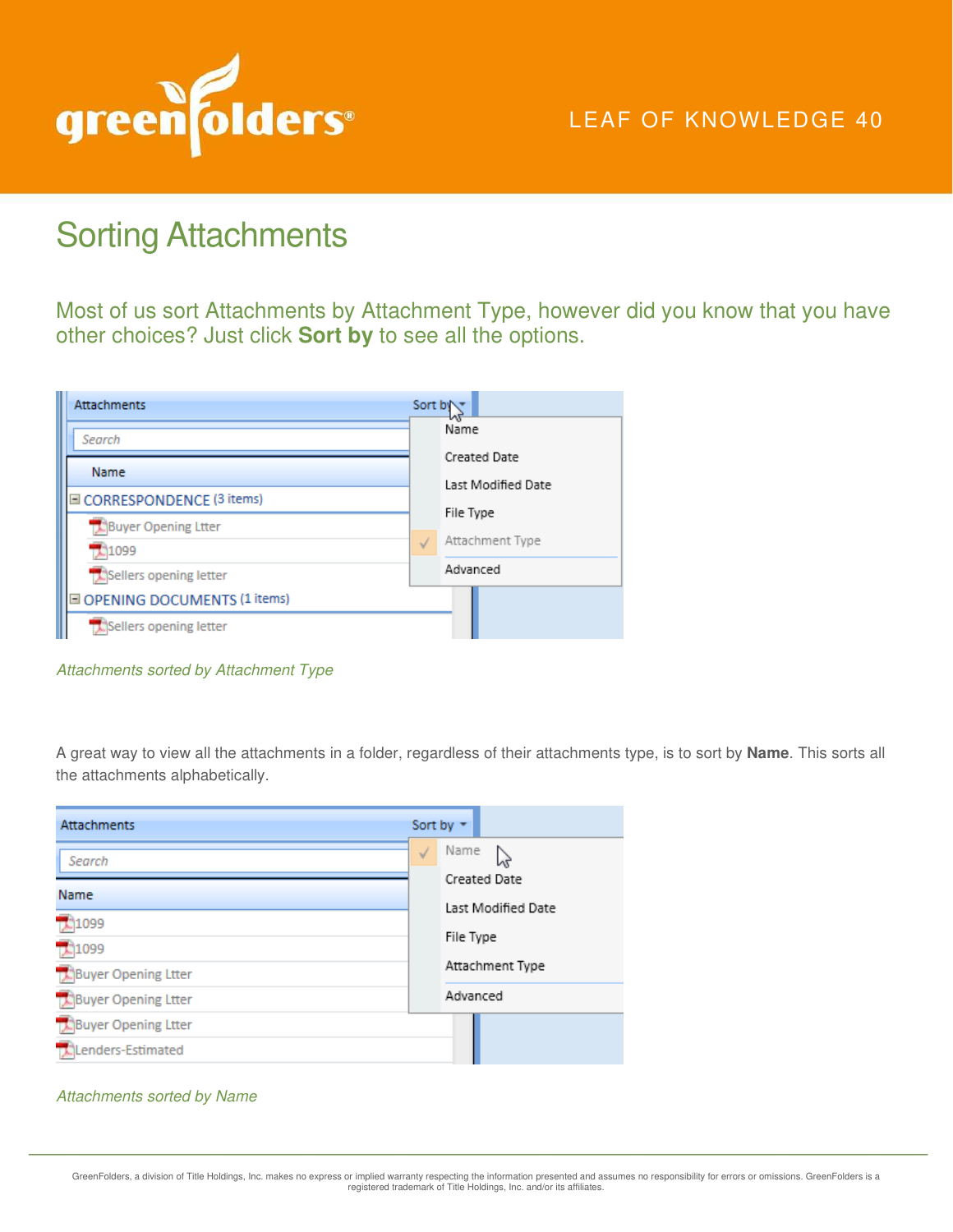Sorting by File Type will group all the attachments by the type of document or file. For example, this can make it easier to see all the Emails in a folder.



#### Attachments sorted by File Type

Try Advanced to see the name of the document with additional columns as needed. For example, when multiple people are working on the same file, keeping track of things can be a challenge.

| <b>Attachments</b>                                           |                                  |   | Sort by -                                                                 |  |  |
|--------------------------------------------------------------|----------------------------------|---|---------------------------------------------------------------------------|--|--|
| Search<br>Drag a column header here to group by that column. |                                  | 昌 | Name<br><b>Created Date</b>                                               |  |  |
| Name                                                         | Attachment Type                  |   | Last Modified Date<br>File Type<br>Attachment Type<br>Advanced<br>J<br>hz |  |  |
| 4321 Minton Ave 13-00258- CORRESPONDENCE                     |                                  |   |                                                                           |  |  |
| SuppTaxCalc0002                                              | <b>SELLER TAX FORMS</b>          |   |                                                                           |  |  |
| ORE Attempting to write up a MISC DATA                       |                                  |   |                                                                           |  |  |
| 1099                                                         | <b>SELLER TAX FORMS</b>          |   |                                                                           |  |  |
| Payoff figures                                               | <b>TITLE</b>                     |   |                                                                           |  |  |
| P Purchase Contract                                          | ESCROW INSTRUCTIONS - AMENDMENTS |   |                                                                           |  |  |
| Combined-Estimated                                           | OPENING DOCUMENTS                |   |                                                                           |  |  |

### Attachments sorted by Advanced